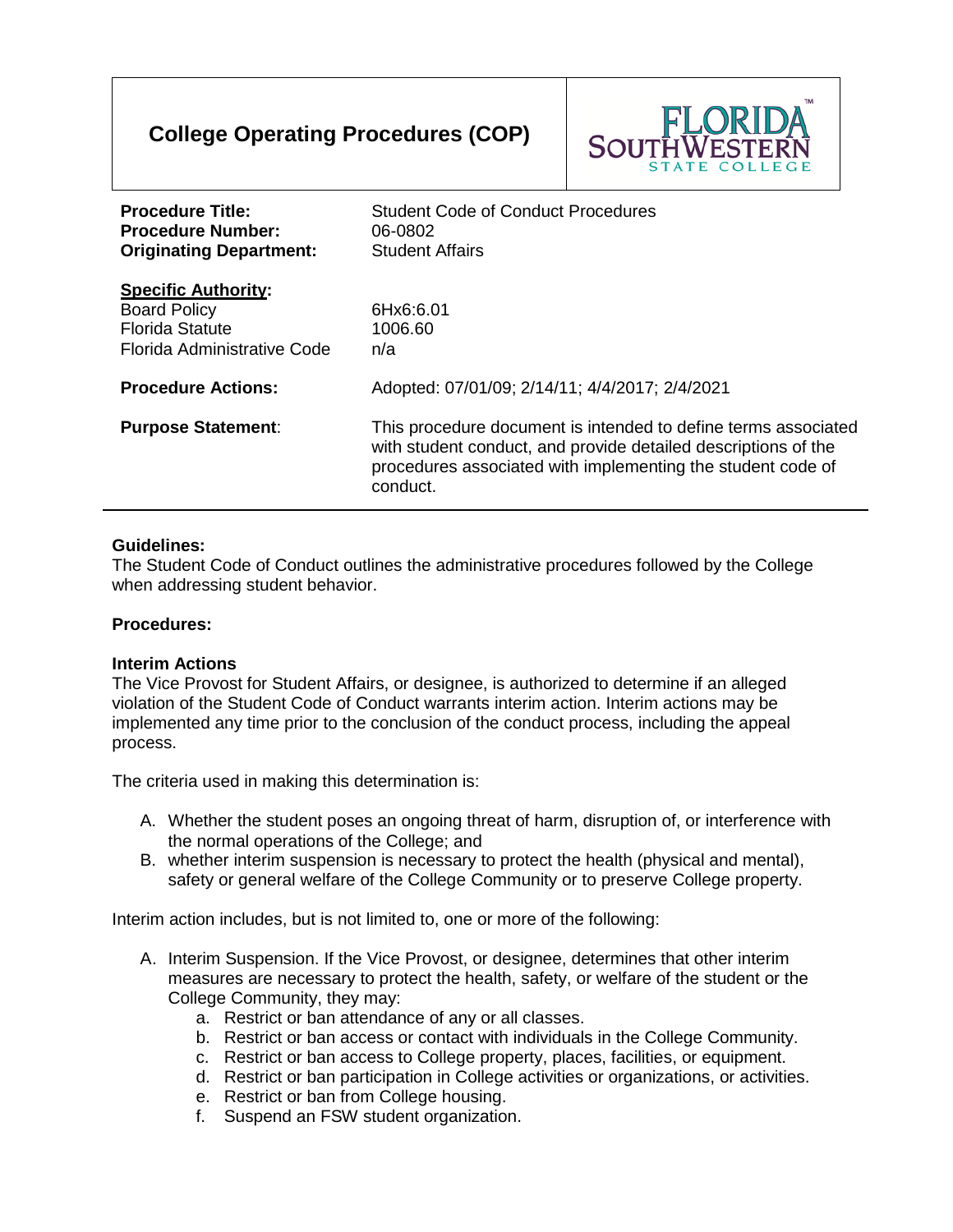College Operating Procedures Manual XXXXXX Page **2** of **9**

- g. Otherwise restrict conduct or ban access to College resources.
- B. The Vice Provost, or designee, may immediately place a registration hold on any student who has interim action taken against them, which prevents the student from accessing, changing or altering his or her course registration and/or admission status.
- C. The Vice Provost, or designee, may also request that a student's access to the portal, email, online course rooms, and other online information access be suspended.
- D. Implementation of interim action, such as interim suspension, requires the student be notified in writing immediately upon the determination that an interim action(s) is warranted. The notice shall state the basis for the interim actions(s) and that the student will have the opportunity to inspect all information that initiated the interim action(s). The written notice will be sent to the student's College email account. The College may also communicate the determination verbally to the student but must also concurrently deliver the written notice as described above. The student has three (3) business days from the date of the notice to make a written request to appeal the interim action(s). The appeal of the interim action(s) will be heard by the Vice Provost for Student Affairs, or designee, within three (3) business days of receipt of the appeal. The hearing may be delayed due to a semester break or closing of the College. The notification of decision shall be in correspondence via email to the student within three business days of hearing the appeal. The student's appeal of the interim action(s) must be based on one of the following:
	- a. An egregious error pertaining to the student's or organization's involvement.
	- b. A contention that the violation, even if proven, does not pose a threat to the health, safety or general welfare of the College Community and thus does not warrant interim action.
- E. As a result of an appeal, if it is determined by the Vice Provost for Student Affairs or designee, that the interim action be overturned, the student's status will be reinstated and the conduct process will continue in accordance with the Student Code of Conduct.
- F. If the student does not appeal the interim action the conduct process will continue in accordance with the Student Code of Conduct.

#### **Provisions for Students**

Procedural fairness is basic to the proper enforcement of all College regulations. Accordingly, no disciplinary action shall be initiated or sanction imposed against a student until the student has been notified in writing of the complaints against him or her, the student has been informed of his or her rights under this Code, and the student has been given the opportunity to be heard. The College is not required to postpone student conduct proceedings pending the outcome of any outside criminal or civil case.

The following provisions shall be explained to each Student during the Initial Review meeting and prior to the start of any conduct hearing:

A. Students will receive a fair and impartial hearing in accordance with the requirements of the Student Code of Conduct.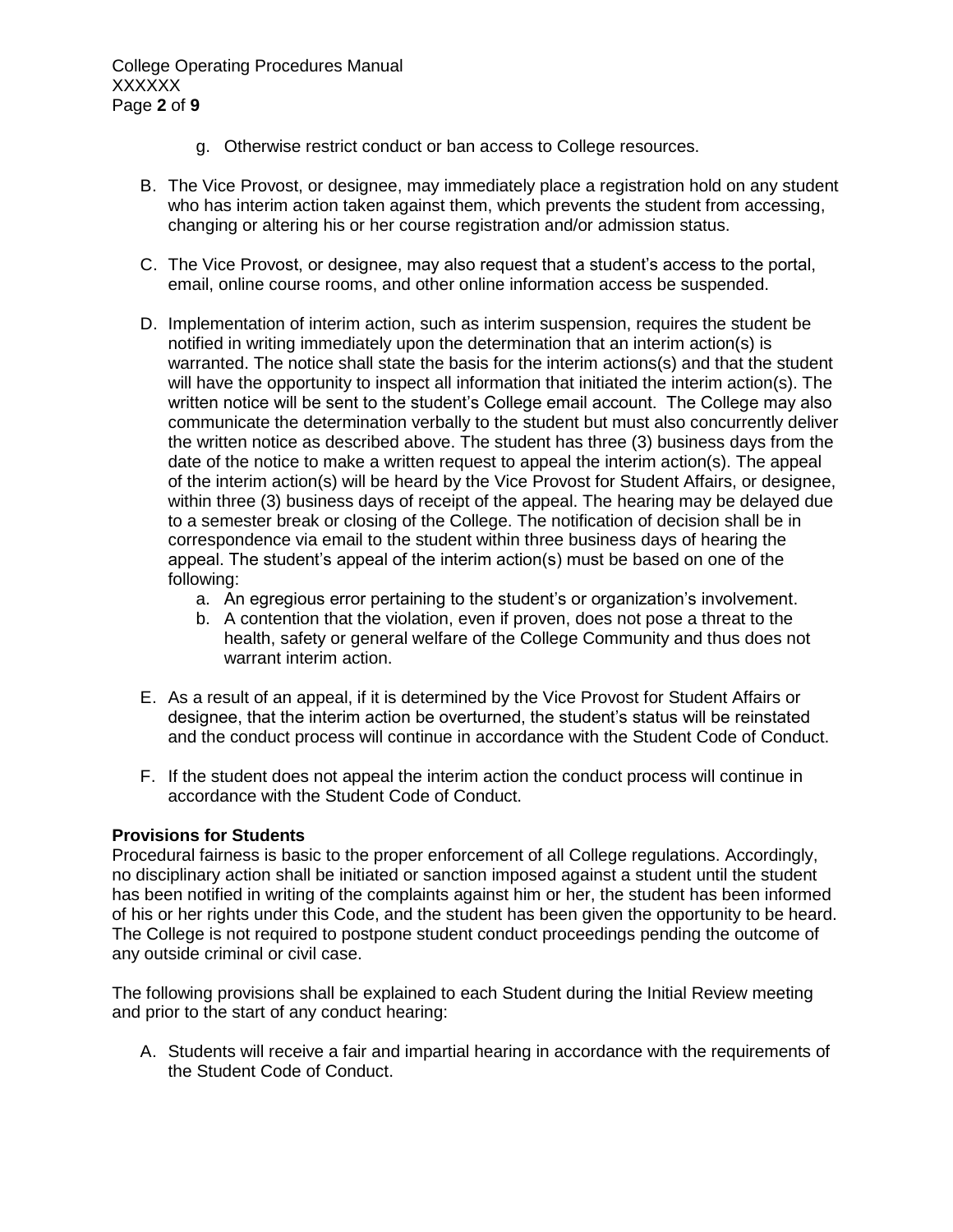College Operating Procedures Manual XXXXXX Page **3** of **9**

- B. Students will be notified in writing of the alleged violations against him or her and the alleged misconduct upon which the charge is based with reasonable access to the case file prior to and during the hearing.
- C. Students may inspect any available information presented in support of the charges during the Initial Review meeting and during the hearing. The student may take notes from the information to be used in the hearing.
- D. Students may decline to make statements in response to the allegations. Declining to make a statement shall not be construed as an admission of responsibility.
- E. Students may be assisted by an advisor of their choice, at their own expense. The advisor may be present, but may not speak for or present the case for the student, or otherwise participate directly in the proceeding. It is the student's responsibility to make appropriate arrangements for the advisor to attend the scheduled hearing time.
- F. At the determined time, the Charged student(s) may hear and question adverse witnesses who testify at the hearing. In the cases of sexual misconduct or abuse see information in the FSW Title IX Reporting and Resolution Process.

#### **Provisions for Students Impacted by Acts of Violence**

- A. Students may present relevant information and witnesses. The College cannot compel any person to attend a student disciplinary hearing on behalf of a Student. Students are responsible for arranging his or her own witnesses and presenting information during the proceeding. The Hearing Body shall have the authority to limit the number of witnesses in order to avoid unreasonable delays where the testimony of these witnesses is repetitious or irrelevant.
- B. Students will not to be forced to present testimony which would be self-incriminating.
- C. Students will be considered not responsible for the alleged conduct until found responsible by a preponderance of the information. The finding of responsible or not responsible on the charges shall be based solely on the information presented at the hearing.
- D. The right to confidentiality, in accordance with the terms of the Family Educational Rights and Privacy Act (FERPA).
	- a. The Family Educational Rights and Privacy Act (FERPA) (20 U.S.C. § 1232g; 34 CFR Part 99) is a Federal law that protects the privacy of student educational records and outlines the conditions in which prior consent is required to disclose information from educational records.
- E. The Responding Student will be notified in writing of the decision of the Hearing Body within ten (10) business days from the date of the hearing, unless extenuating circumstances that resulted in a delay of the decision are communicated to the student in writing.
- F. The Responding Student may appeal the determination of responsibility in accordance with the requirements of the Code.

#### **Conduct Procedures**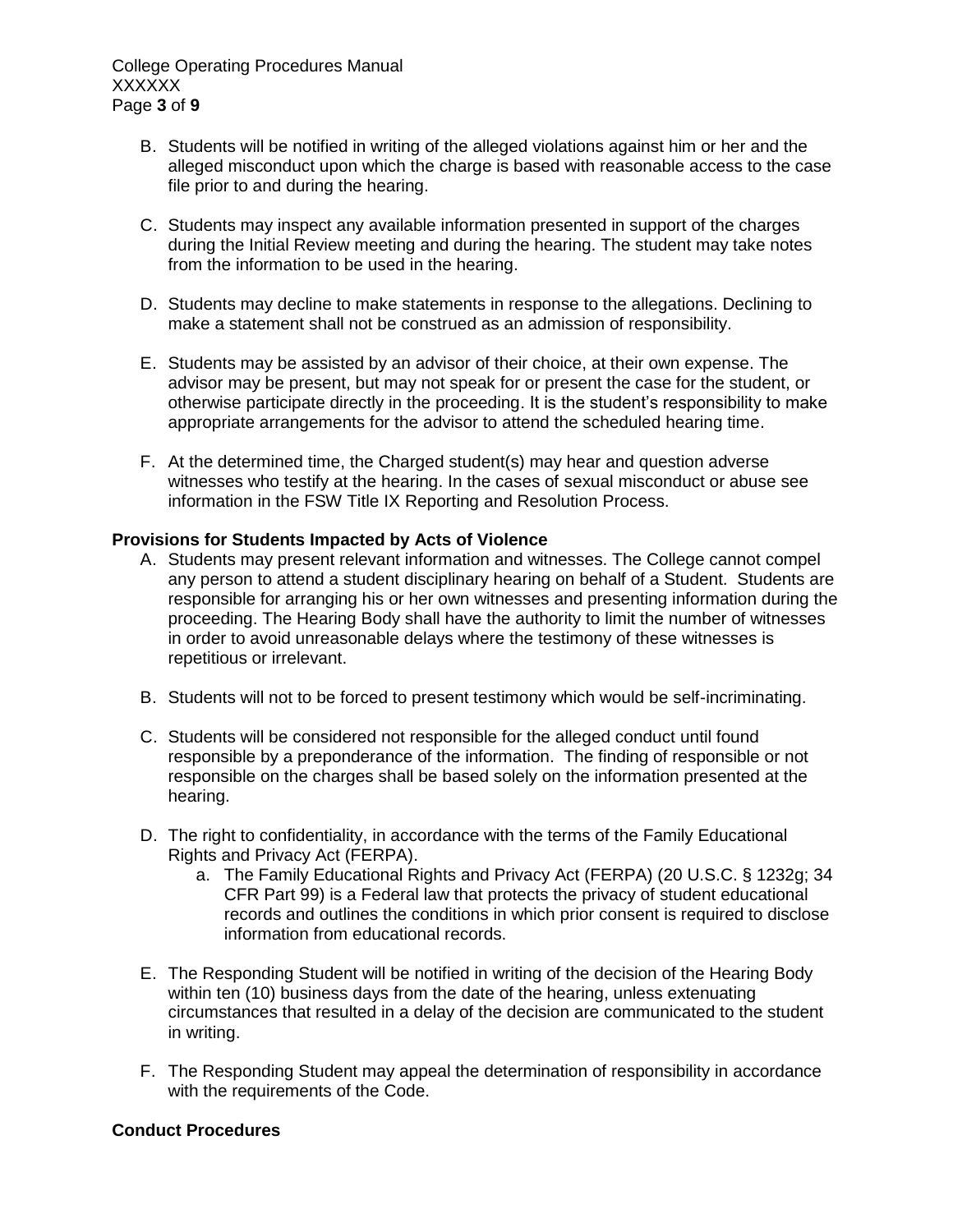College Operating Procedures Manual XXXXXX Page **4** of **9**

This section of the code describes the Student Conduct proceedings at Florida SouthWestern State College.

- A. **Reporting**. Any person or entity may file a report against a student for alleged violation of law or College regulations or policies. An investigation may take place of the circumstances of the report. The report regarding a student's conduct must be submitted as follows:
	- a. Reports can be submitted online, via email, in-person, via telephone, or by mail.
	- b. Reports should be made within 6 months of the incident, or knowledge about the incident.
- B. The Vice Provost, or designee, will determine if there are reasonable grounds to believe that the allegations could potentially constitute a violation of the Student Code of Conduct.
	- a. Nothing in this regulation shall prevent the mediation of a complaint when deemed appropriate by the College.
	- b. Nothing in this regulation shall prevent the resolution of a complaint administratively by written agreement with mutual consent of the parties involved. Such disposition shall be final and there shall be no subsequent proceedings.
	- c. If an alleged violation of the Student Code of Conduct is not handled through other appropriate channels, is not dismissed, or is not settled informally, then the Vice Provost, or designee, may present in correspondence formal charges to the student.
	- d. **Notice of Allegations**. The allegations of charges shall be in correspondence via email and include: the specific Student Code of Conduct violations, a brief description of alleged offenses, the student's rights, and a request to schedule the Initial Review.
	- e. If a hold on registration is not already in effect, as an interim action, upon issuing the Notice of Charges the Vice Provost, or designee, may place a hold on registration until final disposition of the complaint.
	- f. **Initial Review**. After the Notice of Charges has been issued, the Initial Review will be scheduled.
	- g. The Initial Review is part of the overall investigation of the report.
	- h. The Initial Review consists primarily of a discussion between the charged student and the Vice Provost, or designee, in an effort to resolve the matter.
	- i. The Initial Review is not audio taped or recorded.
	- j. If the Charged Student chooses to accept responsibility, or fails to attend the Initial Review, the Vice Provost, or designee, may assess such sanctions as deemed appropriate.
	- k. The outcome and any sanctions imposed in cases where the Responding Student accepts responsibility or fails to attend the Initial Review will be communicated in correspondence via email to the Responding Student within five (5) business days of the determination.

# **Formal Hearing**

A Formal Hearing is defined as any Hearing before the Student Conduct Board or a College Hearing Officer.

A. The student may choose to have his or her Hearing before the Student Conduct Board or a College Hearing Officer. This choice shall be made in writing within three (3) business days in response to the Initial Review outcome letter.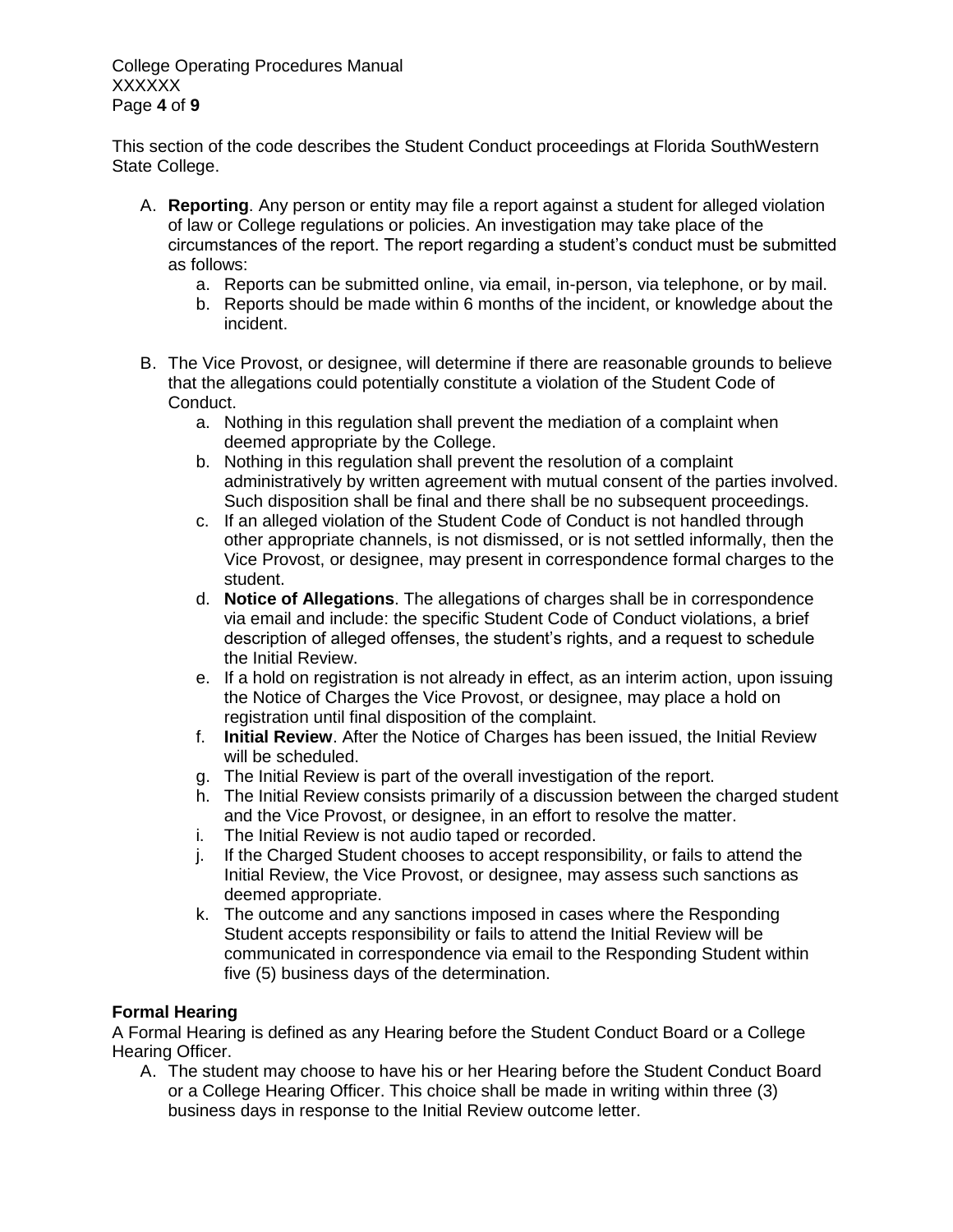College Operating Procedures Manual XXXXXX Page **5** of **9**

B. If the student does not choose an option, the Hearing shall be heard by a Hearing Officer.

## **Notice of Hearing**

The notification of Hearing shall be sent officially via email at least five (5) business days from the date of which the student denies responsibility and will include:

- A. A brief description of the incident and the alleged violations of the student code of conduct.
- B. The date, time and location of the Student Conduct Board or Hearing Officer Hearing.
- C. Notification of his or her rights and the Hearing procedures.
- D. A reasonable date, time and location for an Information Session, during which the student and his or her advisor may review a potential witness list and all materials to be used by the College in his/her case may be scheduled prior to the Hearing.

A challenge to the impartiality of a hearing officer or Student Conduct Board member, should be brought forward to the Vice Provost for Student Affairs or designee, to determine if the hearing officer should be replaced due to a conflict.

#### **Postponement of Hearing**

The student may request postponement of a hearing at least one business day prior to the hearing date and this request must be in writing to the Student Conduct Office. The Vice Provost or designee may grant a postponement when the circumstances presented demonstrate that a postponement is necessary to ensure fairness to the process or on any other reasonable grounds. The Vice Provost, or designee, may also postpone the Hearing on the College's behalf for administrative reasons. Should a postponement be approved, the College will notify the student and hearing board/officer at least one business day prior to the scheduled Student Conduct Board Hearing.

- A. **Structure of the Student Conduct Board**. The Student Conduct Board shall consist of the following persons who have completed training conducted by the College. At least 50% of students along with fulltime faculty or administrators at FSW will serve on the Student Conduct Board. The chairperson of a Student Conduct Board Hearing shall be one of the members who has been trained to serve in the role of chairperson. The Hearing is not a legal proceeding. Formal courtroom rules of process, procedure, and/or evidence do not apply.
- B. **Objectives of the Hearing**. Requisite levels of fairness and the satisfaction of certain minimum requirements will be provided to all participants during these proceedings. The Hearing shall have the following objectives:
	- a. Review the incident which resulted in charges of violations of the Student Code of Conduct.
	- b. Give the accused student an opportunity to respond to the charges.
	- c. Review the facts of the case.
	- d. Recommend finding of Responsible or Not Responsible of Student Code of Conduct violations to the Vice Provost or designee.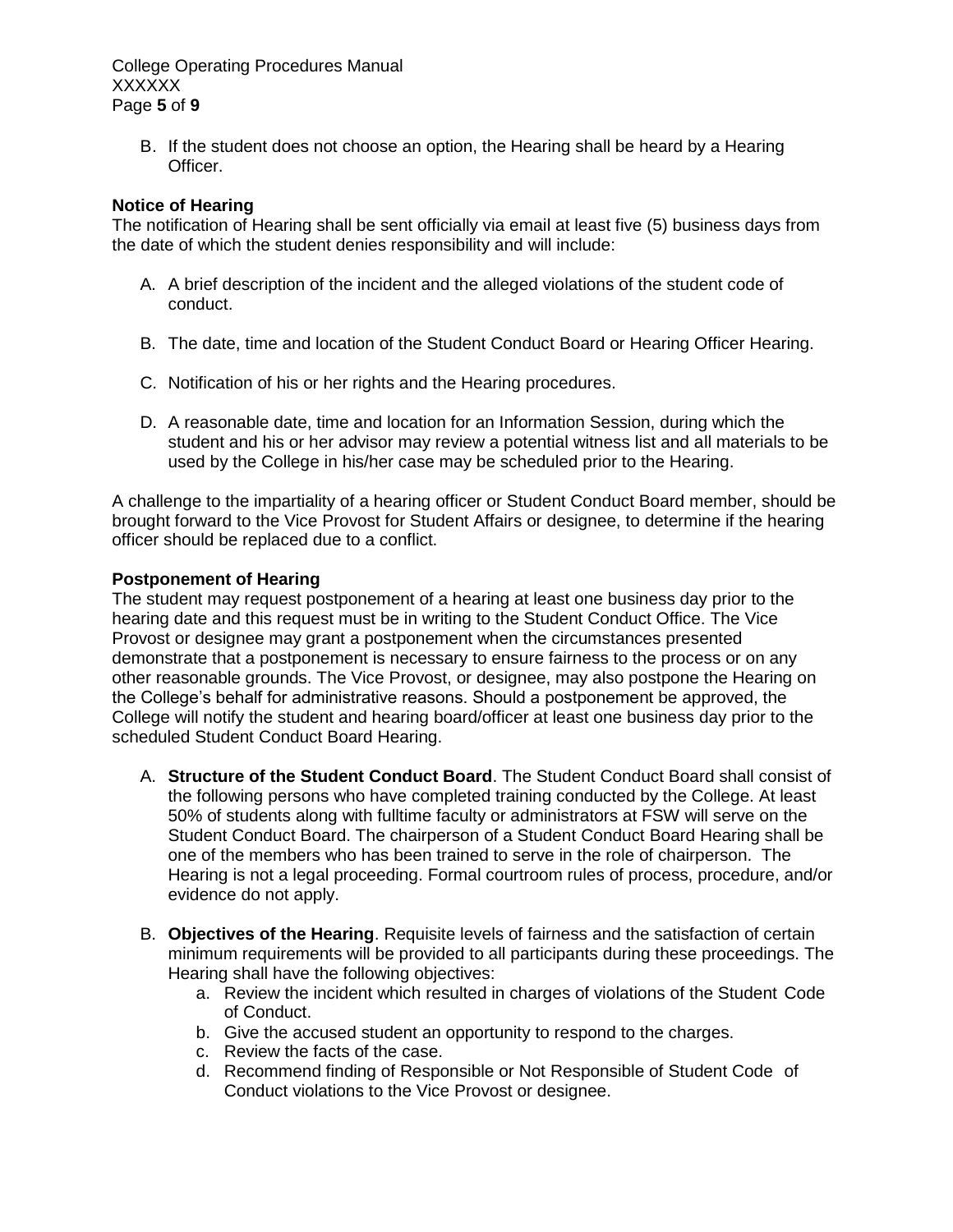e. If finding of Responsible, document what are believed to be the facts of the case and include these in the recommendations of sanctions to the Vice Provost or designee.

# C. **Witnesses**

All parties to the Hearing may arrange for witnesses to voluntarily present relevant information during the Hearing. The questioning of witnesses shall be facilitated by the Hearing Officer or Student Conduct Board Chair, as applicable. Each witness will be reminded that he or she is required to tell the truth. If it is determined later that a student provided untrue testimony at a Hearing, that student is subject to being charged with violation of the Student Code of Conduct.

# D. **Review of Information**

- a. The Responding Student and his or her advisor, if any, have the right to inspect all of the information that will be presented against the student prior to the Hearing.
- b. The Responding student may present information on his or her own behalf. Pertinent records, exhibits, and written statements may be accepted as information for consideration by the Hearing Officer or the Student Conduct Board at their discretion.

# E**. Burdens of Proof**

The Student Conduct Board or Hearing Officer shall determine whether it is more likely than not that the accused student violated the Student Code of Conduct by a preponderance (more likely than not) of the information. This means that the information presented supports the finding that it is more likely than not that the violation occurred. The burden of proof is not on the Charged Student.

- F. The Responding Student or the Impacted Student may choose one advisor to be present during the process at the Responding Student's or the Impacted Student's expense and initiative. It is the Responding Student's or Impacted Student's responsibility to make appropriate arrangements for the advisor to attend the Hearing, which shall not be delayed due to scheduling conflicts of the chosen advisor. The advisor may be present to advise the Responding Student or the Impacted Student but may not speak for or present the case for the Responding Student or the Impacted Student, present statements or arguments, question witnesses or otherwise participate in the process.
	- a. Members of the Student Conduct Board, or witnesses, may not serve as a student's advisor at the Hearing.
	- b. If the Charged Student or Impacted Student chooses an attorney as their advisor at the Hearing, they must inform the Vice Provost or designee, at least three (3) business days before the Hearing. In such cases the College may be advised by a College attorney as well.

## G. **Hearings**

- a. All Hearings before the Student Conduct Board or Hearing Officer will be audio recorded by the College. This recording will serve as the only official record of these proceedings and shall be the property of the College. No other recordings are permitted. Deliberations shall not be recorded.
- b. The following is a guide to the format of events for Hearings, but it may change slightly at the discretion of the Vice Provost or designee. The Student Conduct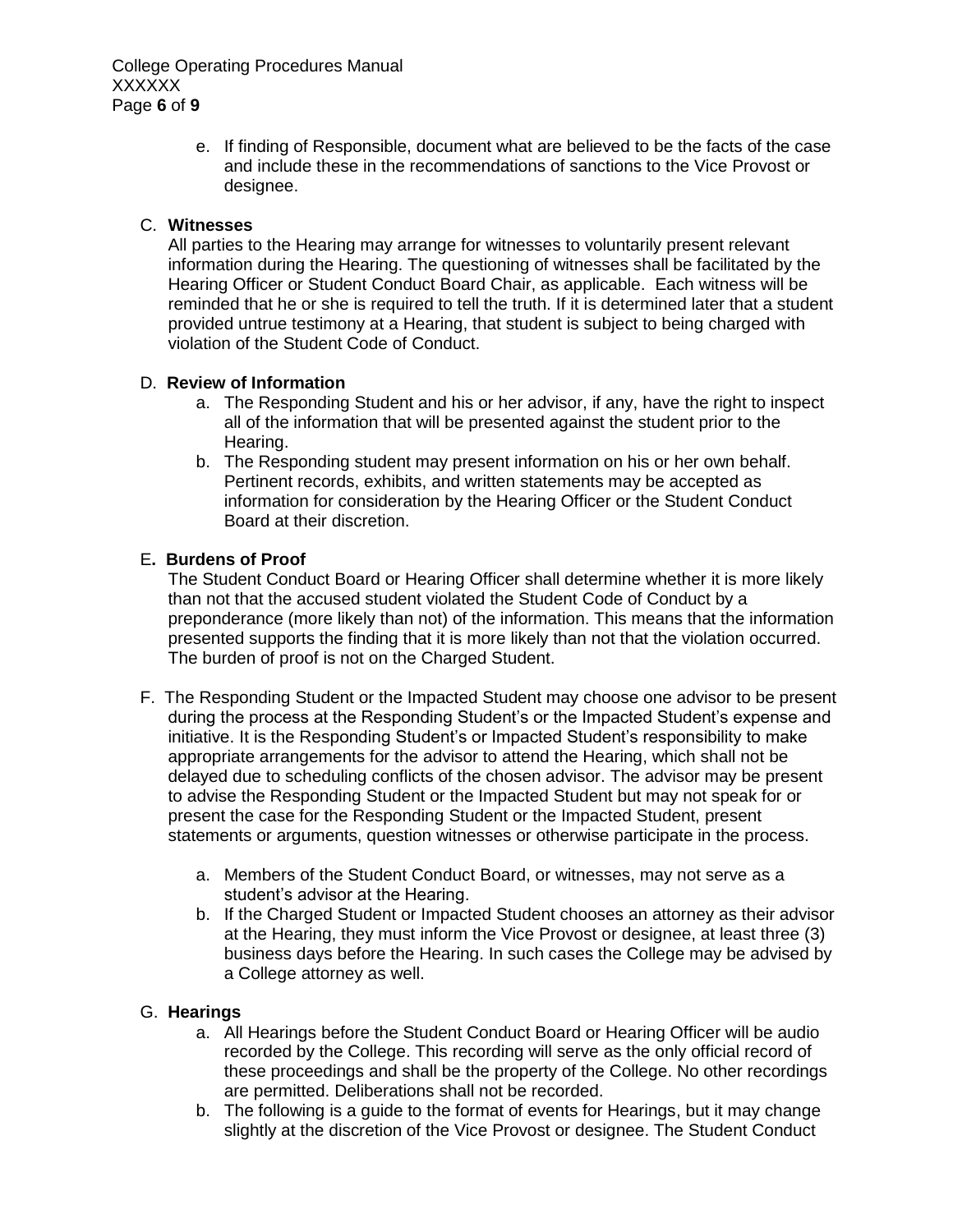College Operating Procedures Manual XXXXXX Page **7** of **9**

> Board or Hearing Officer may question any party or witness directly at the appropriate time of the hearing:

- a) Review of Hearing procedures.
- b) Reading of Charges.
- c) Opening statement and presentation of information by the Responding Student.
- d) Questions for the Impacted Student by the Conduct Board or Hearing Officer; and/or reading of Impacted Student impact statement; and/or verbal statement by Impacted Student.
- e) Questioning of voluntary College witnesses, followed by the questioning of Responding Student's voluntary witnesses.
- f) Questions directed to the Responding Student by the Student Conduct Board or Hearing Officer.
- g) Closing statement by the Responding Student.
- h) Deliberation by the Board or Hearing Officer (not recorded). Deliberations are closed and may only be attended by the members of the Student Conduct Board.
- i) The Student Conduct Board or Hearing Officer may recommend a decision(s) and a sanction(s) to the Vice Provost or designee.
- H. The Student Conduct Board or Hearing Officer will find the Responding Student "Responsible" or "Not Responsible" for each of the alleged violations listed on the Notice of charges, based solely on the information presented at the Hearing. The Student Conduct Board or Hearing Officer will inform the Vice Provost or designee, of its findings and any recommendation for sanctions based on its findings. If the Student Conduct Board cannot reach a finding of "Responsible" or "Not Responsible" the finding will go in favor of the student and a "Not Responsible" finding will stand.
	- a. If the Responding Student fails to appear at the scheduled Hearing (after proper notice), the hearing will be held without the student present. The student retains the right to appeal.
	- b. The Vice Provost or designee, will review the findings and recommendations of the Student Conduct Board or Hearing Officer, as applicable. The Vice Provost or designee, will then make the decision as to the violation(s) in question and sanctions imposed. This decision may consist of adopting, modifying, or rejecting the recommended decision and sanctions of the Student Conduct Board or Hearing Officer, or remanding the matter for rehearing. The Vice Provost or designee, will send a correspondence (referred to as a "Notice of Decision and Sanction") informing the student of the Vice Provost or designee's, final decision and sanctions and explaining any differences between the recommendation of the Student Conduct Hearing Board or Hearing Officer and the Vice Provost or designee's final decision. Such correspondence will be sent to the student within five (5) business days after the conclusion of the Hearing.

## **Appeals**

A. The Vice Provost, or designee, is the final appeal at Florida SouthWestern State College. The Vice Provost, or designee, is responsible for reviewing substantive or procedural appeals from the decisions of a Student Conduct Board or Hearing Officer. The appeal of the outcome of a conduct case must be based on one or more of the following causes: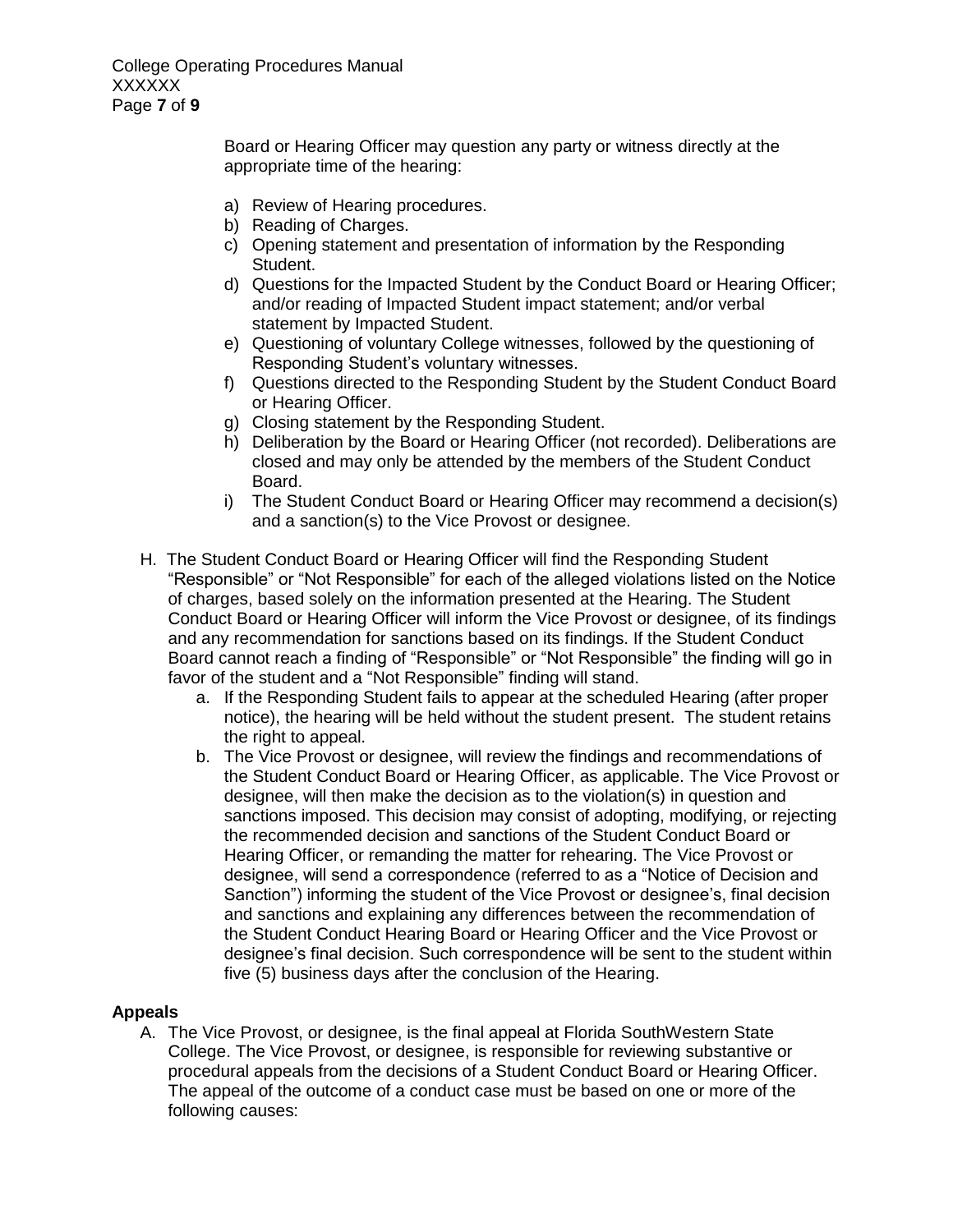College Operating Procedures Manual **XXXXXX** Page **8** of **9**

- a. Due process errors including the College's failure to provide the student with notice or an opportunity to be heard.
- b. The sanction is extraordinarily severe in relation to the offense committed.
- c. New material or information that can be provided that was not available at the time of the original proceeding.
- B. All appeals must be postmarked or received in correspondence within five (5) business days of the date of the "Notice of Decision and Sanction" to the Vice Provost, or designee, for consideration. All appeals must specify the basis for the appeal. No person may hear or decide an appeal if he/she conducted or participated in the Hearing.
- C. The student's status will remain unchanged pending the appeal determination by the Vice Provost, or designee, (that is, a student shall remain eligible to attend classes and College activities pending the College's final decision in the student conduct proceeding), except where the Vice Provost, or designee, determines that the safety, health or general welfare of the student or the College Community is involved, in which case a student's privileges at the College, including the ability to attend classes or engage in College activities, may be suspended on an interim basis as described under the Interim Actions Provision.
- D. After considering the appeal the Vice Provost, or designee, may reopen the Hearing, order a new Hearing with a new Conduct Board or Hearing Officer, uphold or reverse the prior decision of the hearing officer or board, or revise the sanction. The Vice Provost, or designee, shall provide the student written notice of his or her decision within ten (10) business days of receipt of the appeal request.
- E. The appeal determination of the Vice Provost, or designee, is final and binding on all parties. There are no further appeals within the College.

## **Parental Notification Policy**

Florida SouthWestern State College is committed to the success of its students both inside and outside of the classroom. Therefore, it is our goal to maximize students' learning and development, and promote their health, safety and welfare. In this regard, Florida SouthWestern State College has implemented a Parental Notification Policy. The Parental Notification Policy permits the College the right to inform parents or guardians when their dependent student (pursuant to the Internal Revenue Code), under the age of 21, has been found in violation of the College Alcoholic Beverages and Drug-Free Environment policy.

- A. In non-emergency situations, parents of dependent students, under the age of 21, may be notified in writing. However, in emergency situations, parents may be notified by an immediate phone call from the Vice Provost or designee.
- B. These guidelines do not preclude Parental Notification for other policy violations that may endanger the health, safety and wellbeing of a student or other individuals in the College Community. In addition, Parental Notification may occur in health and safety emergencies regardless of the student's age or dependent status.
- C. Students, whose parents are to be notified under these guidelines, will be informed, when possible, before such notification occurs and given an opportunity to initiate contact with their parents.